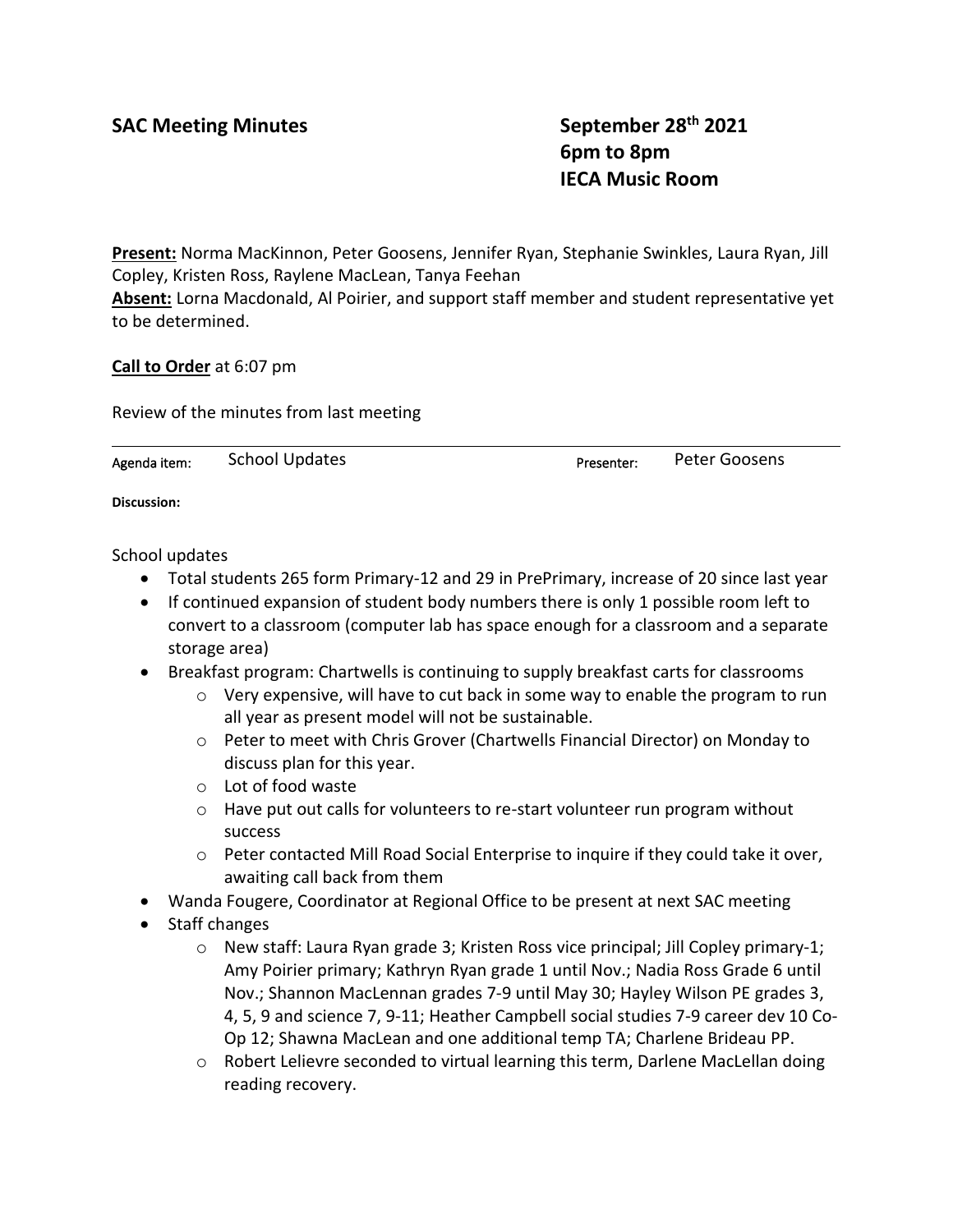- $\circ$  Second pre-primary classroom in former School's Plus Hub. Now 1 PP with 10 students and 1 teacher, 1 PP with 19 students and 2 teachers and 1 float teacher between both classes
- o 24.5 FTE in IECA

| Agenda item: | SAC agreement and Membership                                   | Presenter: | Norma MacKinnon |
|--------------|----------------------------------------------------------------|------------|-----------------|
| Discussion:  |                                                                |            |                 |
|              | Latest agreement signed in 2019, no need to review at present. |            |                 |

- Should student council president and vice president be student reps on SAC?
- New members putting names forward, parent reps can also be a teacher at IECA, but community representative cannot have a child in the school.
- Status of returning members who are not present today.

## **Conclusions:**

Members to be acclaimed at next meeting

|              | Action items |                                                                                                | Person responsible               | Deadline                               |
|--------------|--------------|------------------------------------------------------------------------------------------------|----------------------------------|----------------------------------------|
| $\checkmark$ | Friday       | Student reps to be determined at first council meeting on                                      | Kristen Ross                     | October 27th                           |
| $\checkmark$ |              | Former Support Staff member to be contacted regarding<br>interest in continuing SAC membership | Norma Mackinnon/Peter<br>Goosens | October 27th                           |
|              | Agenda item: | <b>SAC Funds</b>                                                                               | Presenter:                       | Norma Mackinnon,<br>Jen Ryan and Peter |

## **Discussion:**

- Largest part of Mandate for SAC and tied to Student Success Plans, which is developed each year according to current baselines collected by teaching staff in fall term.
- Budget \$5000 and \$1 per student per year to be dispensed during school year (no carry over). Some discussion about schools that have allowed carry over.
- Some Covid Health and Safety restrictions will still apply to School based events.
- Teachers Wish List and School Supplies.
	- $\circ$  Some school supplies (books etc.) were dispersed around school during height of Covid measures de-cluttering, the task is now to locate them before compiling needs list. However, there has been an extra classroom addedin lower elementary and supplies are stretched between these classes especially books.

Goosens

- o Too few books, some are very old. Is there a possibility of Ebooks or online learning platform such as PM Plus or Fontus and Pinel?
	- PM Plus: 10\$ per child, online reading, also reading recovery options
- o Wish list: Books or materials have been common purchase in the past. Email should be sent to all teachers to determine needs.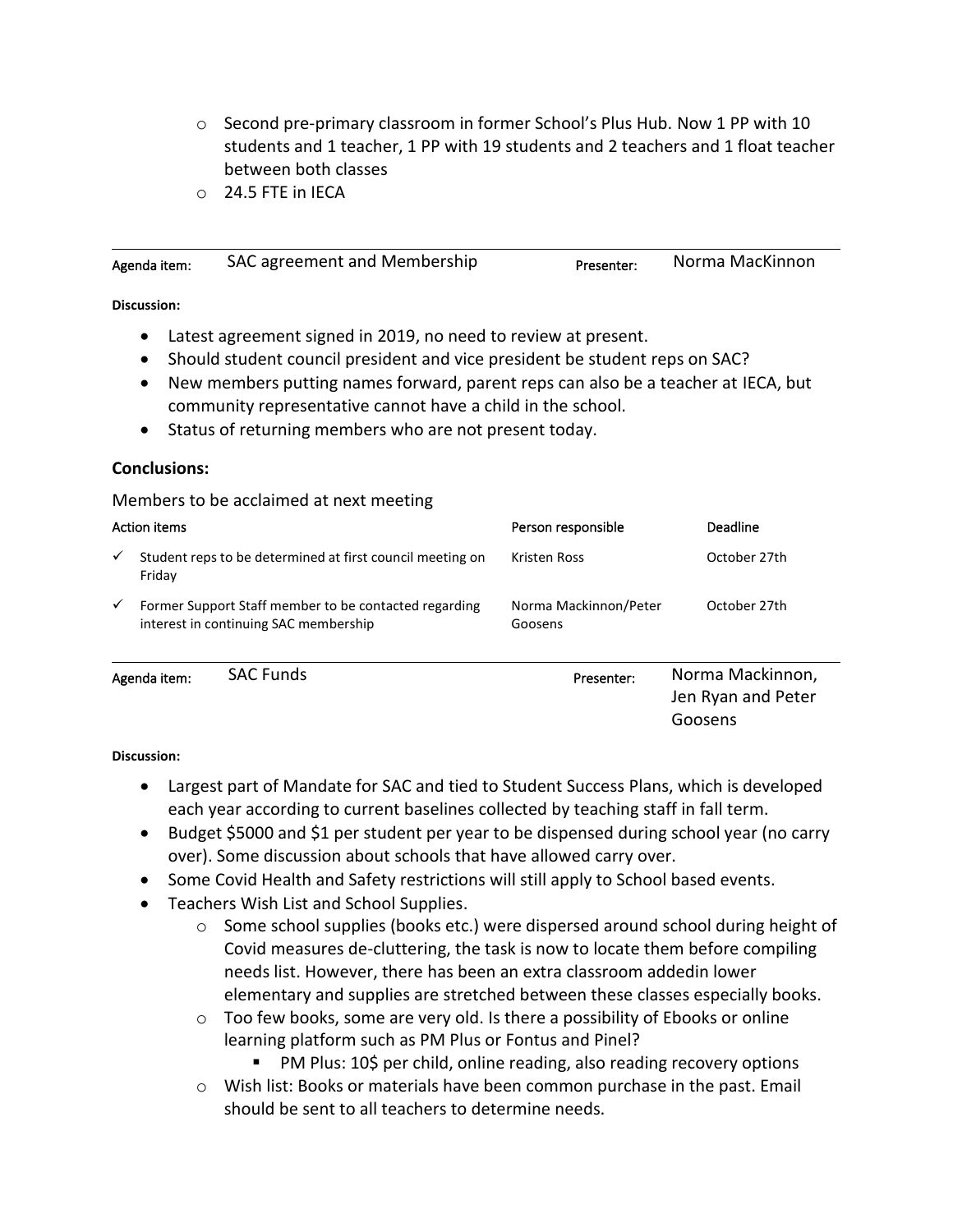- Other sources of Funding (Inhouse and fundraising ideas)
	- $\circ$  Student support grants: yearly grant of \$5000 + \$1 per student, can be used for entrance fees, transport, sports fees. Administered by IECA admin.
	- o Accreditation Literacy: \$1200 per year, some left from last year. 2020-21 purchased books for school (\$4000). Administered by IECA admin.
	- o Fundraising: SAC has raised money in prior years (e.g. Christmas Bingo). Perhaps a book drive would be appropriate if Teachers's wish list indicates need.
		- Student selling boxes of oranges/apples
		- Epicure
		- Reading challenge with student pledge sheets
		- Nourish your Roots program: Box of local produce sold for \$30 with pledge sheets for students, \$25 to farmer, \$5 to school. Can be used to fund breakfast program etc. Too late to sign up this year.

#### **Conclusions:**

Need current SSPs to assign funds to projects. Wish list to be determined, perhaps mix of concrete and virtual materials. Fundraising method and target to be set next meeting.

| Action items |                                                                  | Person responsible | <b>Deadline</b> |
|--------------|------------------------------------------------------------------|--------------------|-----------------|
| $\checkmark$ | Email to IECA teachers for wish list needs<br>and report to SAC. | Laura Ryan         | October 27 2021 |
| $\checkmark$ | Brainstorm fundraising ideas to discuss<br>next meeting          | <b>SAC</b> members | October 27 2021 |

| Agenda item: | Old Business: Outdoor Classroom | Presenter: | Peter Goosens |
|--------------|---------------------------------|------------|---------------|
|              |                                 |            |               |

## **Discussion:**

Review: budget of \$20 000-25000, needs to be completed by December 2021. SAC and IECA admin submitted proposal end of school year 2020-21.

- Location of building to be at rear of school between the soccer field and the ditch. Initial surveyance by SRCE done.
- Dimensions of 20x16' with canopy, with wood floor set on cement blocks and electrical service to allow for multiple school and community uses. SAC and IECA proposal was with cement floor, but that was overbudget by approx. \$15 000-20 000. Picnic tables already built to be placed inside.
- Project has to go out to tender. SRCE are willing to allow volunteer labour, in order to save money, as long as an official construction firm is contracted to do the project. Discussion around how SAC can help to speed up process.

#### **Conclusions:**

Outdoor classroom to be built, awaiting SRCE tenders for construction.